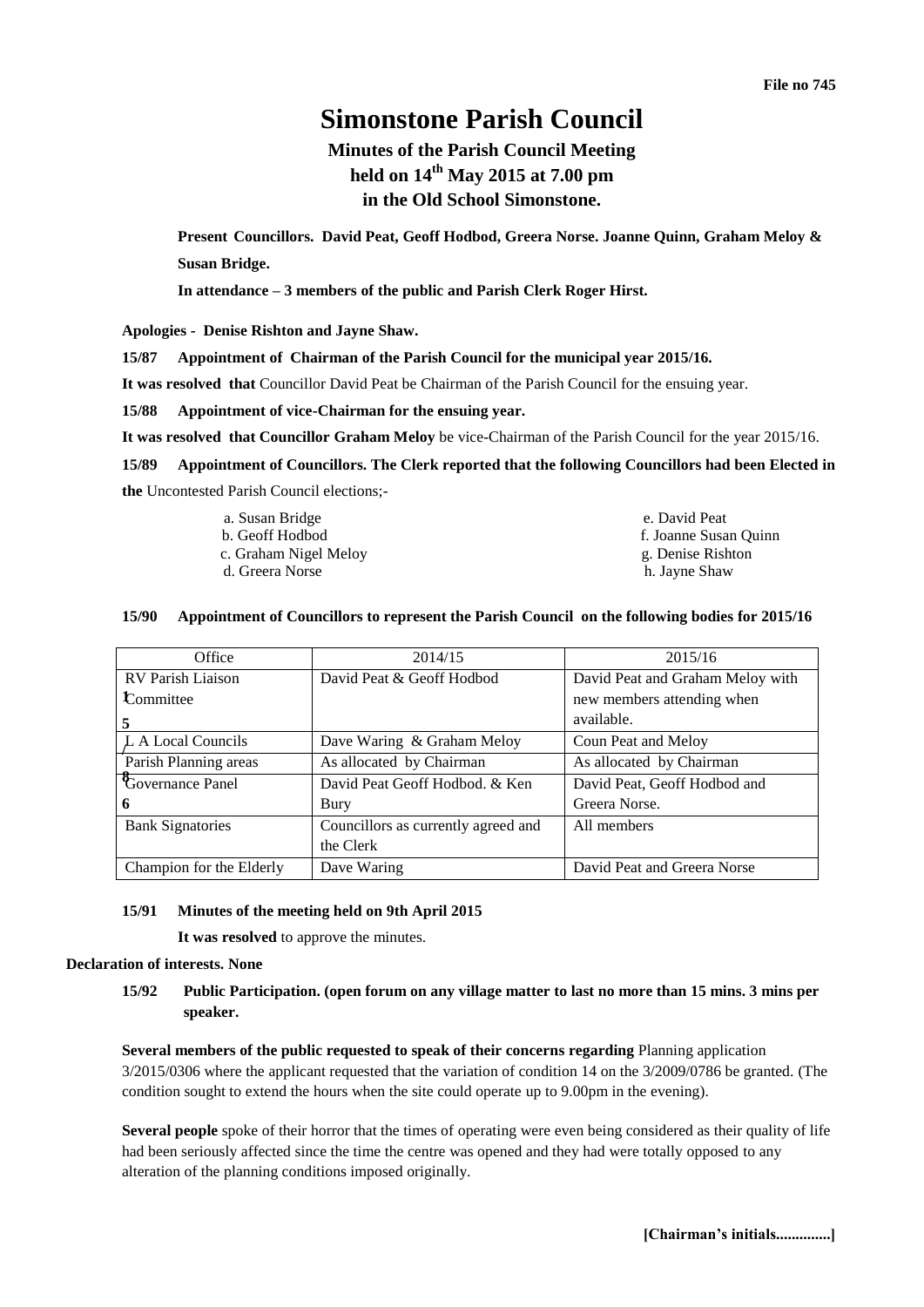They complained about the blatant disregard of the existing conditions. These related to loud music being played late in the evening which was heard by residents living in the village away from the immediate vicinity of the site.

Flood lights were being used.

Traffic and buses visiting the site were causing serious road safety concerns 80 seater buses were causing serious obstruction to road users as in order to access the site they were blocking the road completely whilst manoeuvering on the Road, which is subject to a 60mph limit and where the site lines a planning conditions failed to be achieved nature due to bends on the road.

Residents living in the area complained that they were intimidated by representatives of the site when they interrupted a private dinner party of elderly ladies and were abusive to the host and guests.

The planning condition limiting parking on the site was being ignored and often was beyond the capacity of the site, double decker buses with 80 seating capacity were parking within the site along with minibuses and other forms of transport were parking on site having discharged their passengers. Photographic evidence has been forwarded to the Planning Department.

Residents expressed serious concerns that the operators of the site appear to have a blatant disregard of the planning conditions which were set to minimize the disturbance both to the local residents and the wild life, which appears to be least of the operators concerns and they expressed their total opposition to any change to the existing planning conditions and in particular condition 14, the subject of planning application 3/2014/0306.

## **Decision items;**

## **15/93 Matters brought forward from previous meetings.**

## a. **Community activities**

- b. **Spot on theatre group**
	- i **The Ribble Valley Village Hall Association** has offered a grant towards the cost of putting on a production. Details have been forwarded by email. **It was resolved** that arrangements for a play based on the WW1 Gallipoli campaign should be requested**.**
	- **ii** Parish Plan review Members agreed that there had been significant progress in developing the plans objectives and to investigate ways of progressing the housing strategy for retired villagers wanting to downsize but live in the parish so releasing a larger property which would be available for a family.

**It was resolved** to carry on exploring ways of implementing the plan and conduct a further review in a year's time.

- **iii** Litter bin the Clerk reported that there had been no response from Ribble Valley on the request to reconsider the placing of a bin on Whins Lane. **It was resolved** that the Clerk make further enquiries.
- **iv Couns Hodbod and Norse reported**

**That the Youth Council** was progressing well and the group was properly constituted. However, there were a number of older members due to leave as they were due to go to university and they are looking to recruit new members. The type of activities that they undertake are various Community based projects eg. Litter picking and environmental projects and support for local activities.

**It was resolved** to support the group by providing equipment to the value of £50.

**v Luncheon Club** –Meets regularly on the third Tuesday in the United Reform Church and there was also a Breakfast Club in the village which meets regularly at the Cricket Club.

**It was resolved** that more details of membership will be obtained for the next meeting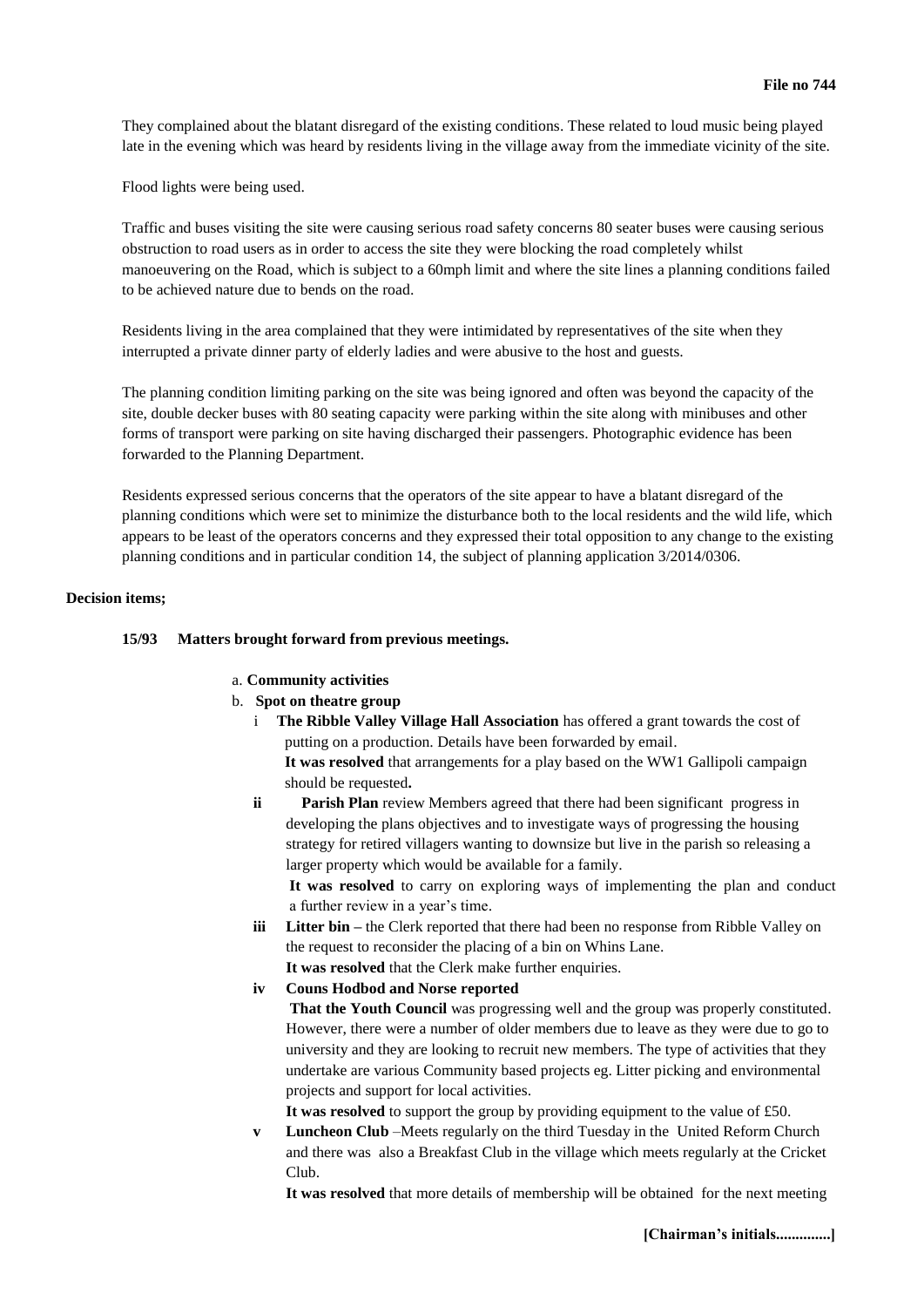- **Vi Flower bed, The Clerk reported** that maintenance work on Simonstone Lane has started and has been undertaken by the Parish Lengthsman.
- **It was resolved** to note the report.

## **15/94 Matters raised by members.**

- a. Couns Peat.
	- i Civic Sunday is on  $7<sup>th</sup>$  June followed by a reception at Read Cricket Club
		- **It was resolved** to confirm the arrangements with the caterer.

## **15/95** C**orrespondence Items of concern.**

- a. An email had been received concerning a hedge at the bottom of Beauley Ave which was encroaching over the footpath. The Clerk had informed LCC Highways about the local concerns. And the hedge had been cut.
- b. **Car advertising** A car for sale in the lay-bye on Whalley Road. The complainant had been written to and told of the limited action that could be taken. Members reported that the car was no longer there.

**It was resolved** to note the above correspondence.

## **15/96 Reports**

a. **The Chairman's Annual** report had been read out at the Parish meeting and copies distributed to members present.

**It was resolved** to note the report.

- b. **Coun Meloy** reported that the
	- i **Martholme Greenway Group** had received a response concerning access to the Track from Simonstone Lane and the company was unable to accommodate the request.
	- ii **SUSTRANS** –were in the process of recruiting volunteers for the Greenway Group and would assist in training and support for volunteers who wish to engage in developing the track.
	- iii **Steering Group** had been set up to develop a strategy leading to developing the track.
	- iv A report Mr Barber Chairman MGG had been distributed, the Group was organizing a Bio Blitz order to establish a baseline of the Flora and fauna found on the route and volunteers are welcomed to assist in the work.
		- **It was resolved** to note the report.

#### **15/97 RVBC.**

**15/98** Planning Applications –

| Application number     | Officer: : Colin Sharpe                                                               | Grid Reference 377712435634  |  |
|------------------------|---------------------------------------------------------------------------------------|------------------------------|--|
| 3/2015/0283 18/03/2015 | 01200414500                                                                           |                              |  |
| Address                | Land adj Trapp Lane Read/Simonstone                                                   |                              |  |
| Proposal               | Redevelopment of existing equestrian centre to form horse stables and livery, indoor  |                              |  |
|                        | arena and external riding area, including the demolition of the existing dilapidated  |                              |  |
|                        | building. Applications for full consent                                               |                              |  |
| Parish Council         | No objection                                                                          |                              |  |
| Application            | Officer: : Officer: Colin Sharpe                                                      | Grid Reference 377749 434780 |  |
| number3/2015/0306      | 01200414500                                                                           |                              |  |
| 26/03/2015             |                                                                                       |                              |  |
| Address                | Pump House Dean Wood Trapp Lane Simonstone Lancashire Simonstone                      |                              |  |
| Proposal               | Variation of condition 14 of planning consent 3/2009/0786 to amend closing time to    |                              |  |
|                        | 2100hrs form the of end of March to the end of August                                 |                              |  |
| Parish Council         | The Parish Council strongly objects to this extension and already there had been many |                              |  |
|                        | breaches of the existing planning conditions.                                         |                              |  |
| Application            | Officer: : Adam Birkett                                                               | Grid Reference 376915 43442  |  |
| number3/2015/0253      | 01200 41457                                                                           |                              |  |
| Address                | 5 Byland Close Simonstone BB12 7QA.                                                   |                              |  |
| Proposal               | Proposed dormer extension and alterations. Applications for full consent              |                              |  |
| Parish Council         | No Objection                                                                          |                              |  |